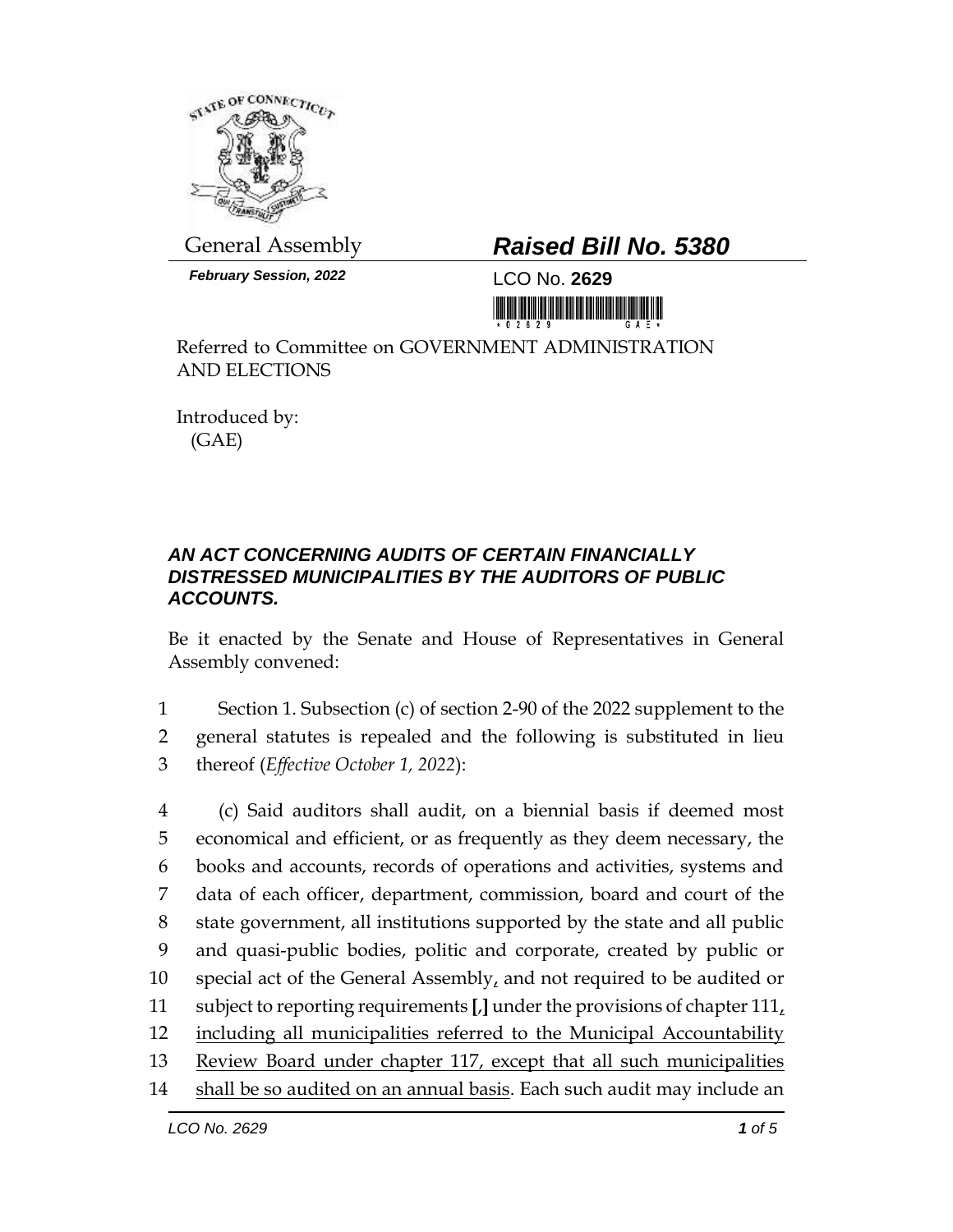examination of any relevant information concerning the department, commission, board or court of state government being audited that is in the possession or control of a private entity that has a contract with such department, commission, board or court, and such information shall be provided upon demand in a format prescribed by the auditors at no cost to the auditors or the department, commission, board or court. Each such audit may include an examination of performance in order to determine effectiveness in achieving expressed legislative purposes. The auditors shall report their findings and recommendations to the Governor, the State Comptroller and the joint standing committee of the General Assembly having cognizance of matters relating to appropriations and the budgets of state agencies.

 Sec. 2. Section 7-391 of the general statutes is repealed and the following is substituted in lieu thereof (*Effective October 1, 2022*):

 When used in this chapter, unless the context otherwise requires, the following terms **[**shall**]** have the meanings **[**herein**]** specified in this section:

32 (1) "Secretary" means the Secretary of the Office of Policy and Management; **[**"municipality"**]**

 (2) "Municipality" includes each town, consolidated town and city, consolidated town and borough, city and borough **[**; "audited agency"**]**  other than any municipality referred to the Municipal Accountability Review Board under chapter 117;

 (3) "Audited agency" includes each district, as defined in section 7- 324, or other municipal utility, the Metropolitan District of Hartford County, each regional council of governments, any other political subdivision of similar character which is created and any other agency created or designated by a municipality to act for such municipality whose annual receipts from all sources exceed one million dollars; **[**"reporting agency"**]**

(4) "Reporting agency" includes each district, as defined in section 7-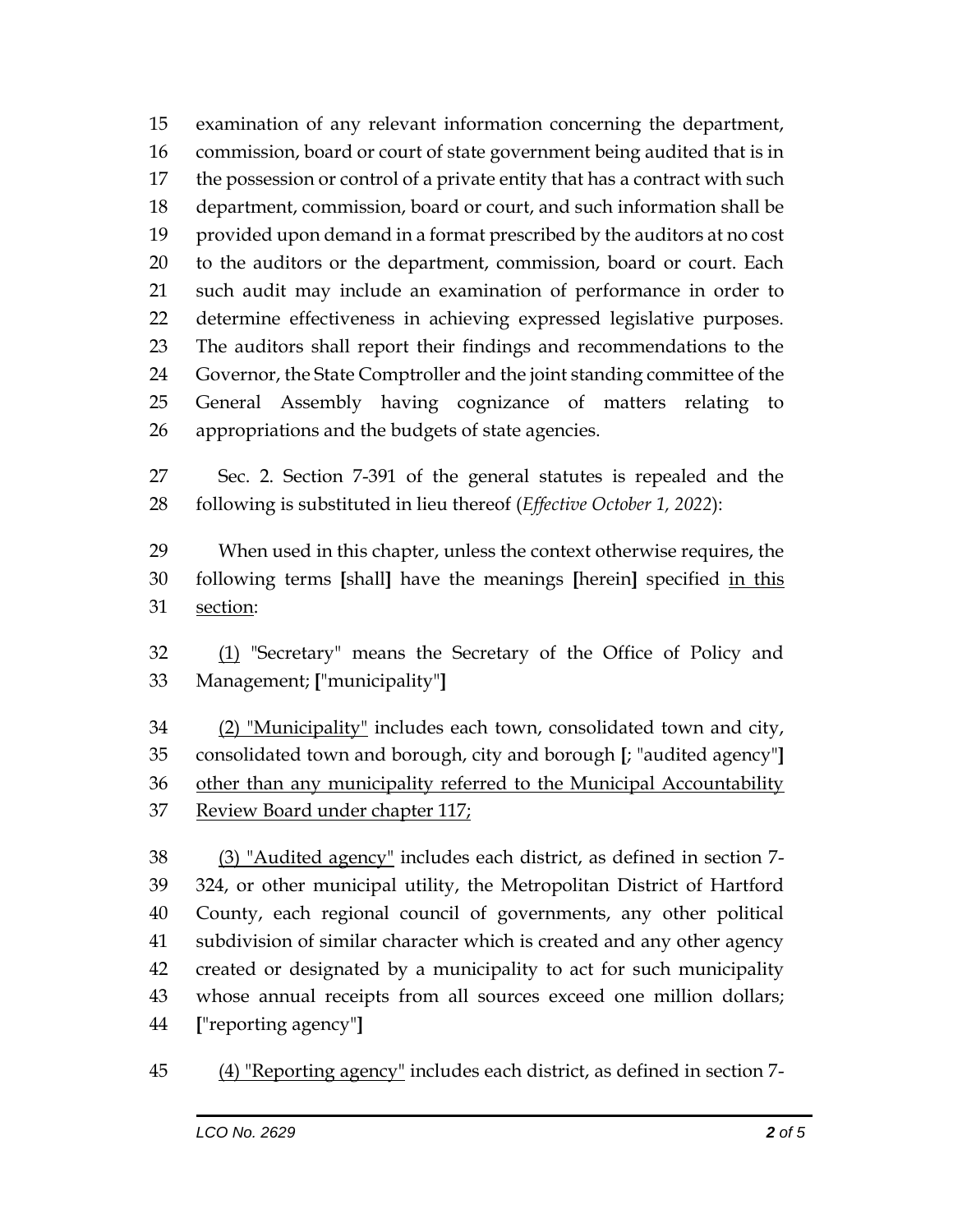324, or other municipal utility, each regional council of governments, any other political subdivision of similar character which is created and any other agency created or designated by a municipality to act for such municipality whose annual receipts from all sources do not exceed one million dollars; **[**"appointing authority"**]**

 (5) "Appointing authority" means the legislative body of a municipality or the board, committee or other governing body of such audited agency, except in any town where the authority to adopt a budget rests with a town meeting or a representative town meeting "appointing authority" means the board of finance or other board, committee or body charged with preparing the budget, or in a town that has no board of finance or other such board, committee or body, means the board of selectmen or the town council; **[**"audit report"**]**

 (6) "Audit report" means the report of the independent auditor and the annual financial statements of the municipality or audited agency; **[**"independent auditor"**]**

 (7) "Independent auditor" means a public accountant who is licensed to practice in the state of Connecticut and who meets the independence standards included in generally accepted government auditing standards; **[**"public accountant"**]**

 (8) "Public accountant" means an individual who meets standards included in generally accepted government auditing standards for personnel performing government audits and the licensing requirements of the State Board of Accountancy; **[**"receipts"**]**

70 (9) "Receipts" means amounts accrued or received by a municipality, audited agency or reporting agency and reportable as revenues in accordance with generally accepted accounting principles; **[**"municipal utility"**]** and

 (10) "Municipal utility" means every Connecticut municipality or department or agency thereof, or Connecticut district, manufacturing, selling or distributing gas or electricity to be used for light, heat or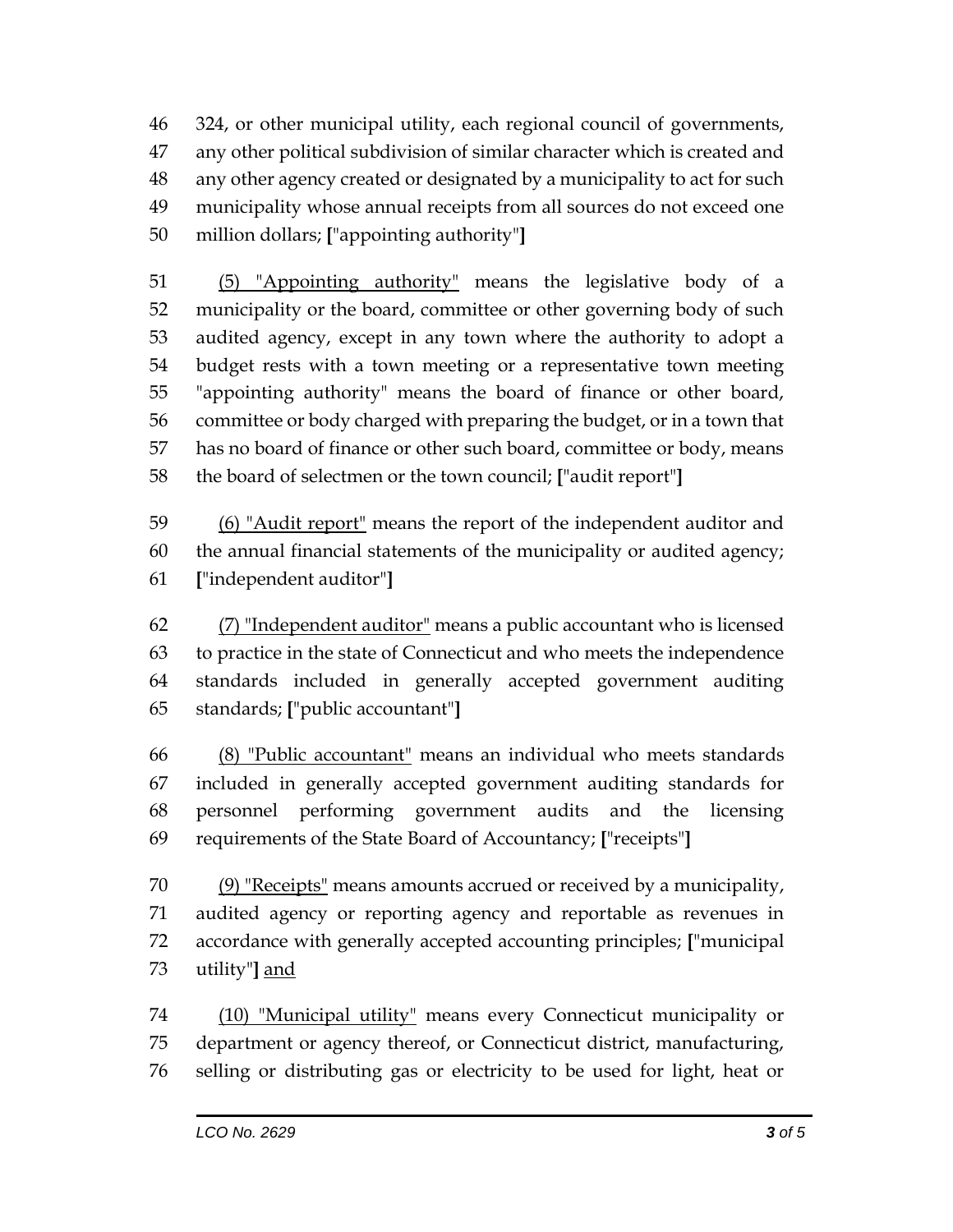## power or water.

 Sec. 3. Section 7-576i of the general statutes is repealed and the following is substituted in lieu thereof (*Effective October 1, 2022*):

 (a) Any designated tier II, III, or IV municipality shall be eligible to receive funding from the Municipal Restructuring Fund, which fund shall be nonlapsing. A designated tier II, III or IV municipality seeking such funds shall submit, for approval by the Secretary of the Office of Policy and Management, a plan detailing its overall restructuring plan, including local actions to be taken and its proposed use of such funds. Notwithstanding the provisions of section 10-262j, a municipality may, as part of such plan and in consultation with its local board of education, submit a proposed reduction in the minimum budget requirement related to its education budget. The secretary shall consult with the Commissioner of Education in approving or rejecting such proposed reduction. The secretary shall consult with the **[**municipal accountability review board**]** Municipal Accountability Review Board in making distribution decisions and attaching appropriate conditions thereto, including the timing of any such distributions. The distribution of such assistance funds shall be based on the relative fiscal needs of the requesting municipalities. The secretary may approve all, none or a portion of the funds requested by a municipality. In attaching conditions to such funding, the secretary shall consider the impact of such conditions on the ability of a municipality to meet legal and other obligations. The board shall monitor and report to the secretary on the use of such funds and adherence to the conditions attached thereto. The secretary shall develop and issue guidance on the (1) administration of the municipal restructuring fund, (2) criteria for participation by municipalities and requirements for plan submission, and (3) prioritization for the awarding of assistance funds pursuant to this section. Any municipality that receives funding from the municipal restructuring fund, in addition to the other responsibilities and authority given to the board with respect to designated tiers II, III and IV municipalities, shall be required to receive board approval of its annual budgets.